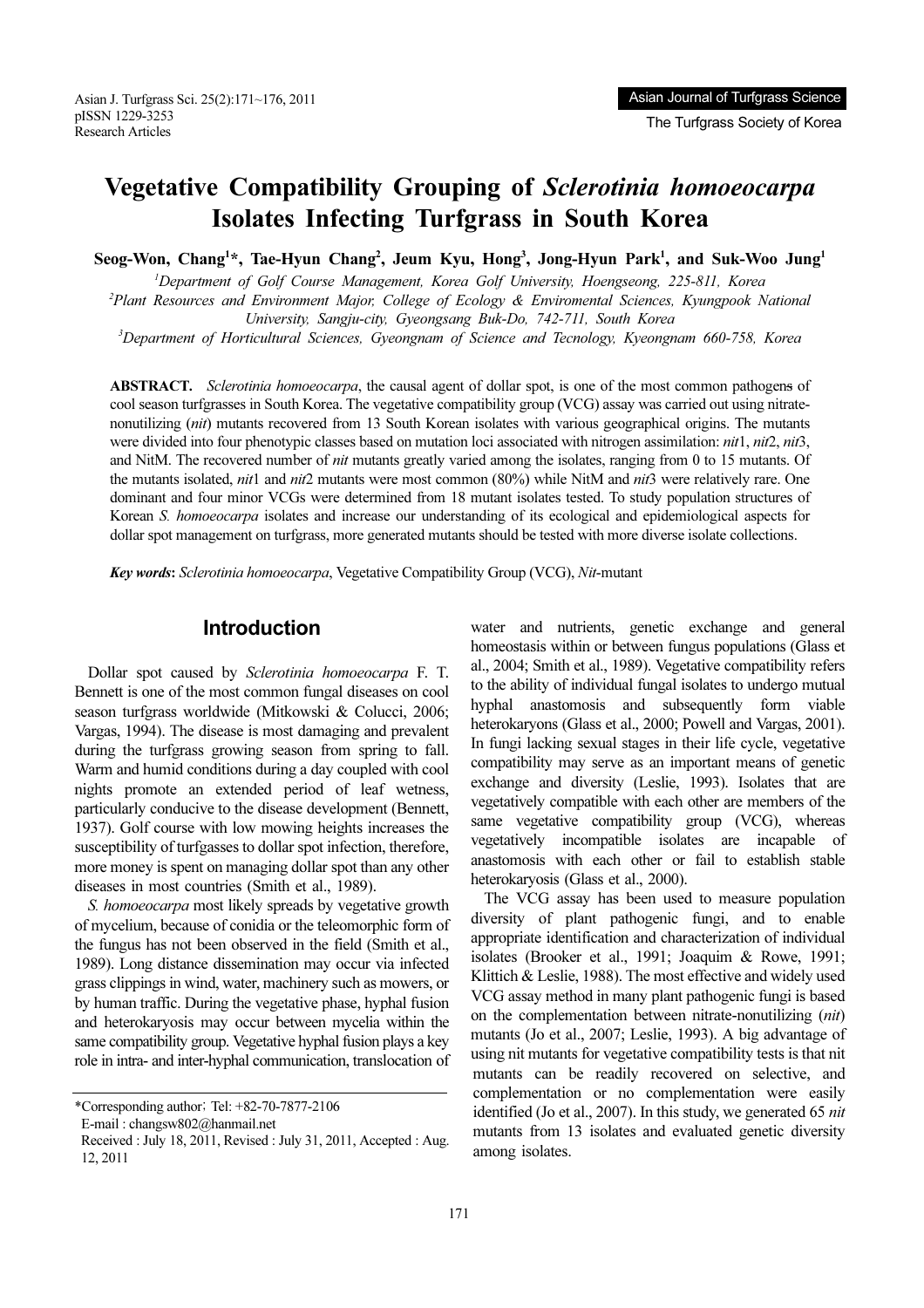### Materials and Methods

All 13 isolates were taken from a variety of turfgrass species in different golf courses. These samples were obtained from golf courses in Anseong (isolates-13, 14 and 15), Paju (isolates 1 and 2), Pocheon (isolates 17 and 18), Gaeryung (isolates 3, 4 and 5), Muzu (isolates 6 and 7), and Sangju (isolates 8, 9, 10 and 11) from 2009 to 2010 (Table 1).

### Isolation of nit mutants

Nit mutants of each S. homoeocarpa isolate were attempted for isolation using the same procedure developed by Jo et al. (2007). Water agar medium amended with chlorate (WAC: 2% agar, 0.2% glucose and 4% potassium chlorate) was used for screening nit mutants.

One 5-mm diameter mycelial plug was taken from the colony edge of each S. homoeocarpa isolate grown on potato dextrose agar (PDA), and transferred to 10 ml potato dextrose broth (PDB) in a 9.0-cm Petri dish. After incubation for 10 days at 25°C, mycelia were harvested and dried on sterilized paper towels. A 5 g sample of the

mycelia was homogenized with 5 ml of sterile, distilled water using a blender at 15,000 rpm for 30 seconds. A 200 *µ*l aliquot of shredded mycelial suspension was spread on ten plates of WAC for the each isolate. After spreading, all plates were air-dried in a laminar flow hood for 5 min and incubated at 25°C. When colonies of nit mutants became distinct with an expansive and thin mycelial growth on WAC after 30 days of incubation, the hyphal tip of each colony was transferred to Czapek-Dox solution agar medium (CDA) containing nitrate as a single source of nitrogen. Each colony transferred was determined whether it was a *nit* mutant by examining the presence of typical *nit* mutant phenotypes producing a thin and expansive growth with no aerial mycelium on CDA. Nit mutants confirmed were sub-cultured on WAC and stored at 4°C.

### Characterization of nit mutant phenotypes

As described in Jo et al. (2007), phenotypes of nit mutants were determined by their utilization of different nitrogen substances:  $NaNO<sub>2</sub>$  and hypoxanthine. Agar plugs (5 mm in diameter) were taken from the edge of each nit mutant culture growing on the CDA, and transferred to three types of media: CDA, CDA amended with  $NaNO<sub>2</sub>$  (0.05% w/v),

Table 1. The 18 nit mutant isolates and its origin of *Sclerotinia homoeocarpa*, and the site of collection and mutant type used in this study.

| No.            | Nit mutant isolate | Original isolate of mutant | Site of collection | Mutant type <sup>Z</sup> |  |  |
|----------------|--------------------|----------------------------|--------------------|--------------------------|--|--|
| 1              | $BC-5F-2-1$        | $BC-5F-2$                  | Paju, Gyeonggi     | nit1                     |  |  |
| $\overline{c}$ | $BC-Nur-2-1$       | BC-Nur-2                   | Paju, Gyeonggi     | nit2                     |  |  |
| 3              | $KR-Nur-3-1$       | KR-Nur-3                   | Gyeryong, Chungnam | nit1                     |  |  |
| 4              | KR-Nur-3-4         | KR-Nur-3                   | Gyeryong, Chungnam | <b>NitM</b>              |  |  |
| 5              | <b>KR-Nur-7-1</b>  | KR-Nur-7                   | Gyeryong, Chungnam | nit3                     |  |  |
| 6              | Mu-18G-2-2         | Mu-18G-2                   | Muju, Jeonbuk      | nit2                     |  |  |
| 7              | Mu-18R-1-7         | Mu-18R-1                   | Muju, Jeonbuk      | nit1                     |  |  |
| 8              | OR-10R-2-1         | OR-10R-2                   | Sangju, Gyeongbuk  | nit2                     |  |  |
| 9              | OR-10R-2-2         | OR-10R-2                   | Sangju, Gyeongbuk  | nit1                     |  |  |
| 10             | OR-13F-1-1         | OR-13F-1                   | Sangju, Gyeongbuk  | nit3                     |  |  |
| 11             | OR-13F-1-5         | OR-13F-1                   | Sangju, Gyeongbuk  | nit1                     |  |  |
| 12             | <b>SH-8R-6</b>     | SH-8R                      | Anseong, Gyeonggi  | NitM                     |  |  |
| 13             | SH-S-2-2-6         | $SH-S-2-2$                 | Anseong, Gyeonggi  | nit2                     |  |  |
| 14             | $SH-3T-1-1$        | <b>SH-3T-1</b>             | Anseong, Gyeonggi  | nit2                     |  |  |
| 15             | $SH-2T(F)-2-5-1$   | $SH-2T(F)-2-5$             | Anseong, Gyeonggi  | nit1                     |  |  |
| 16             | $SH-2T(F)-2-5-3$   | $SH-2T(F)-2-5$             | Anseong, Gyeonggi  | NitM                     |  |  |
| 17             | $WS-Nur-2-2$       | WS-Nur-2                   | Pocheon, Gyeonggi  | nit1                     |  |  |
| 18             | $WS-Nur-2-3$       | WS-Nur-2                   | Pocheon, Gyeonggi  | nit2                     |  |  |

 $Z$ *Nit* mutant phenotypes were determined by following the previously published nomenclature system (Jo et al., 2007). Mutants unable to use nitrate but able to utilize both nitrite and hypoxanthine were designated as *nit1*. Mutants incapable of using nitrate, nitrite and hypoxanthine were referred to as nit2. Mutants that could not use nitrate and nitrite but could use hypoxanthine were designated as nit3. Mutants capable of utilizing nitrite but not nitrate and hypoxanthine were designated as NitM.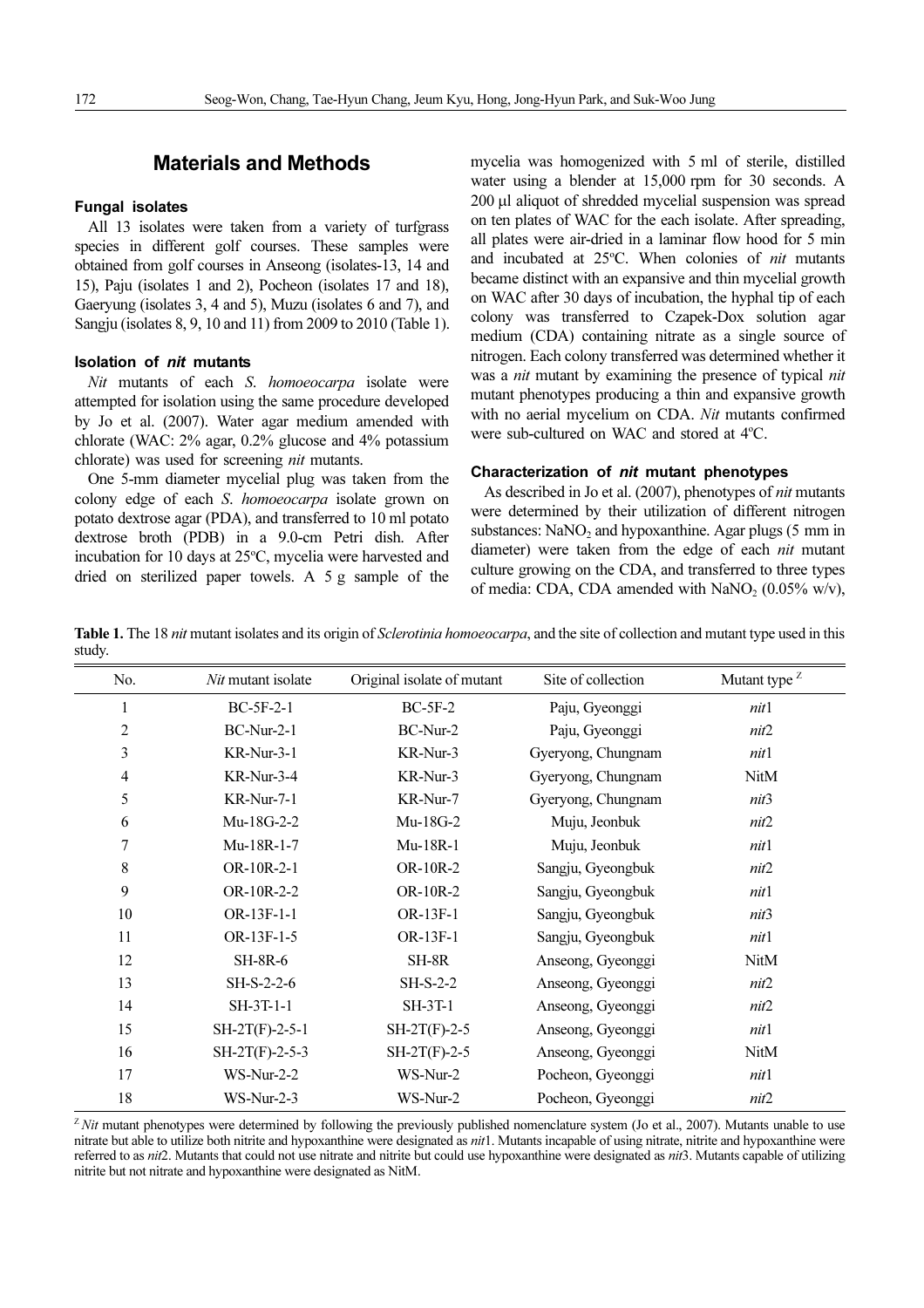and CDA amended with hypoxanthine  $(0.02\% \text{ w/v})$ .

An agar plug of each original wild-type isolate was also transferred to CDA as a wild-type control for each test run. Nit mutant phenotypes were determined by following the previously published nomenclature system (Jo et al., 2007). Mutants unable to use nitrate but able to utilize both nitrite and hypoxanthine were designated as nit1. Mutants incapable of using nitrate, nitrite and hypoxanthine were referred to as nit2. Mutants that could not use nitrate and nitrite but could use hypoxanthine were designated as nit3. Mutants capable of utilizing nitrite but not nitrate and hypoxanthine were designated as NitM.

Subsequently, all *nit3* mutants were further tested for nitrite excretion. Each nit3 isolate was grown on urea medium (CDA amended with 0.04% urea) in a 9-cm Petri dish at 25°C for 3 days. The plate was then flooded with a 10 ml solution of 3M NaNO<sub>3</sub>. After 24 h incubation at 25°C,  $NaNO<sub>3</sub>$  was poured off. By adding 1 ml of a sulfanilamide solution and 1 ml of a color indicator to the plate, the presence of nitrite was indicated by bright purple color. Nit mutants recovered from four isolates (BC-5F-2-1, KR-Nur-7-1, OR-10R-2-1, and SH-8R-6) were paired in all possible combinations to determine the compatibility among phenotypes.

Different types of *nit* mutants screened from each of the 18 isolates were paired in all possible pair wise combinations. Agar plugs (5 mm in diameter) were cut from the edge of each nit mutant colony actively growing on CDA. Agar plugs from two different isolates were placed 2 cm apart on a 9-cm diameter plate of CDA; one plug on the center (tester isolate) and the other on the side of the plate (tester isolate). A pairing with the same *nit* mutant isolate (self-fusion) was also included for each test run by placing an additional agar plug of the tester isolate on the other side of the same plate as a negative control, representing no complementation (Jo et al., 2009). The plates were incubated at  $25^{\circ}$ C for a month. A

Table 2. Complementation reactions between phenotypes of nitrate nonutilizing (nit) mutants of Sclerotinia homoeocarpa.

| Nit mutant phenotype | nit1     | nit2 | nit3 | NitM       |
|----------------------|----------|------|------|------------|
| nit1                 | $_{-}$ Z |      |      | $^+$       |
| nit2                 |          |      | $^+$ | $+$ or $-$ |
| nit3                 |          |      |      | $+$ or $-$ |
| NitM                 |          |      |      |            |

 $Z$ -: prototrophic growth absent or inconspicuous between *nit* mutants of isolates. +: nit mutants of strains yielded a dense prototrophic growth at the mycelial interface between nit mutants of isolates. Nit mutants recovered from four isolates (BC-5F-2-1, KR-Nur-7-1, OR-10R-2-1, and SH-8R-6) were paired in all possible combinations to determine the compatibility among phenotypes.

complementary reaction was evident by the development of dense aerial mycelial growth (Table 2). The pairing experiment was conducted twice.

### **Results**

Twenty-two isolates of S. homoeocarpa were collected from different commercial golf courses in the northern and middle region of South Korea during 2009 and 2010. Thirteen out of the 22 S. *homoeocarpa* isolates used in this study spontaneously generated a total of 65 *nit* mutants on WAC. Of isolates mutant was recovered, the frequency of the mutants resistant to chlorate varied among the isolates.

Over two runs, isolates SH-S-2 and SH-2T(F)-2 produced the greatest number of mutants, but the lowest number of mutants was generated by isolates BC-5F, KR-Nur and SH-3T, except isolates with no nit mutant. Nine isolates did not recovered nit mutants, indicating the mutant frequency of S. homoeocarpa depends on conditions for generation of nit mutants. Of these mutants 80% were characterized as nit1/ nit2 mutants and the 20% as NitM mutants (Table 1).

Vegetative compatibility grouping determined by pairings between *nit* mutants are shown in Table 3. Except isolates Mu-18G-2-2, MU-18R-1-7, OR-10R-2-1, and SH-2T(F)-2- 5-3, all isolates were consistently grouped into one VCG, which is a dominant group. Minor groups were not positively complemented with each other.

### **Discussion**

Nit mutants in culture media containing chlorate have commonly been used to define vegetative compatibility groupings of important plant pathogens (Brooker et al., 1991; Klittich & Leslie, 1988). It is reported that the genetic variation of a population in ascomycete fungi was caused by spontaneous natural mutation and heterokaryosis between compatible isolates due to a lack of sexual recombination in nature (Glass et al., 2000; Leslie, 1993).

The mutants could be visually identified and isolated from non-mutated colonies. At least one nit mutant in 13 out of 22 isolates was generated on WAC medium (data not shown). Although nine isolates were repeatedly inoculated on chlorate media, we failed to obtain more mutants, probably suggesting new condition for generation of *nit* mutants in S. homoeocarpa. Klittich and Leslie (1988) reported that the isolation frequency of nit mutant could be altered by changing the source of nitrogen in the chlorate medium.

Four phenotypic classes (nit1, nit2, nit3, and NitM) were identified from 65 *nit* mutants. Similar phenotypic recoveries were found for plant-pathogenic fungi such as S. homoeocarpa (Jo et al., 2007), F. oxysporum (Correll et al., 1987), V. dahliae (Korolev and Katan, 1997) and C.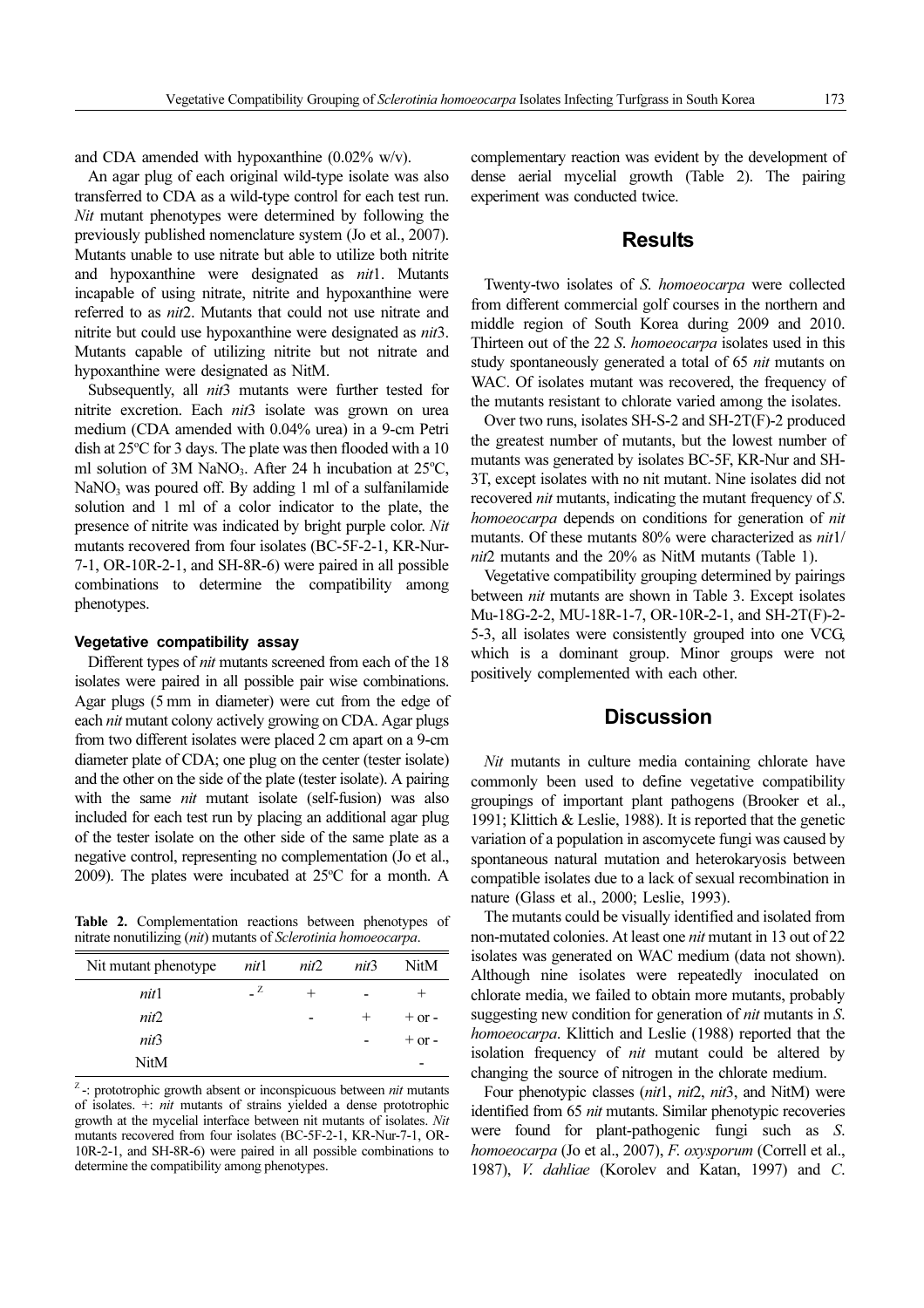| Isolate          | $\mathbf{1}$   | $\overline{2}$ | 3                        | 4              | 5       | 6                        | $\overline{7}$           | $\,8\,$                  | 9              | $10\,$                   | 11                       | 12             | 13                       | 14                       | 15                       | 16                       | 17                       | 18                       | VCG group    |
|------------------|----------------|----------------|--------------------------|----------------|---------|--------------------------|--------------------------|--------------------------|----------------|--------------------------|--------------------------|----------------|--------------------------|--------------------------|--------------------------|--------------------------|--------------------------|--------------------------|--------------|
| $\mathbf{1}$     | $\blacksquare$ | $++^Z$         | $\overline{\phantom{0}}$ | $^{++}$        |         |                          |                          |                          |                |                          |                          | $++$           | $^{++}$                  | $^{++}\,$                |                          | $\overline{a}$           |                          | $^{++}$                  | A            |
| $\overline{2}$   |                | $\blacksquare$ | $^{++}$                  | $^{++}$        | $^{++}$ |                          |                          | $\overline{\phantom{a}}$ | $^{++}$        | $^{++}$                  | $^{++}$                  | $^{++}$        | $\blacksquare$           |                          |                          | $\overline{a}$           | $^{++}$                  | $\overline{\phantom{a}}$ | $\mathbf{A}$ |
| $\mathfrak{Z}$   |                |                | $\overline{\phantom{0}}$ | $^{++}$        |         |                          |                          |                          |                |                          | $\blacksquare$           | $^{++}$        | $^{++}$                  | $^{++}$                  |                          | -                        | $\overline{\phantom{0}}$ | $^{++}$                  | $\mathbf{A}$ |
| $\overline{4}$   |                |                |                          | $\blacksquare$ | $^{++}$ | $\overline{\phantom{a}}$ | $\overline{a}$           | $\overline{a}$           | $^{++}$        | $^{++}$                  | $^{++}$                  | $\overline{a}$ | $^{++}$                  | $\overline{\phantom{a}}$ |                          | -                        | $++$                     | $^{++}$                  | A            |
| 5                |                |                |                          |                |         |                          |                          |                          |                |                          | $\overline{\phantom{a}}$ | $^{++}$        | $^{++}$                  | $^{++}$                  | $\overline{a}$           | -                        |                          | $^{+}$                   | A            |
| 6                |                |                |                          |                |         | $\blacksquare$           |                          |                          |                |                          |                          |                |                          |                          |                          |                          |                          |                          | $\, {\bf B}$ |
| 7                |                |                |                          |                |         |                          | $\overline{\phantom{a}}$ |                          |                |                          |                          | $+/-$          | $\blacksquare$           |                          |                          |                          |                          |                          | $\mathbf C$  |
| $\,8\,$          |                |                |                          |                |         |                          |                          |                          |                | -                        | $\overline{\phantom{a}}$ | $+/-$          | $\blacksquare$           | $^{++}\,$                |                          |                          |                          |                          | $\mathbf D$  |
| $\boldsymbol{9}$ |                |                |                          |                |         |                          |                          |                          | $\blacksquare$ | $\overline{a}$           | $\overline{\phantom{a}}$ | $^{++}\,$      | $^{++}$                  | $++$                     |                          | -                        | -                        | $^{++}$                  | $\mathbf{A}$ |
| 10               |                |                |                          |                |         |                          |                          |                          |                | $\overline{\phantom{a}}$ | $\overline{\phantom{a}}$ | $^{++}$        | $^{++}$                  | $++$                     | $\overline{\phantom{a}}$ | -                        | $\overline{\phantom{0}}$ | $^{++}$                  | $\mathbf{A}$ |
| 11               |                |                |                          |                |         |                          |                          |                          |                |                          | $\blacksquare$           | $^{++}$        | $^{++}$                  | $++$                     | $\overline{\phantom{a}}$ | -                        | $\overline{\phantom{a}}$ | $^{++}$                  | $\mathbf{A}$ |
| 12               |                |                |                          |                |         |                          |                          |                          |                |                          |                          | $\blacksquare$ | $^{++}$                  | $^{++}\,$                | $^{++}\,$                | $+/-$                    | $^{+}$                   | $^{++}$                  | $\mathbf{A}$ |
| 13               |                |                |                          |                |         |                          |                          |                          |                |                          |                          |                | $\overline{\phantom{a}}$ | $\overline{\phantom{a}}$ | $^{++}$                  | $\overline{\phantom{a}}$ | $\! +$                   | $\overline{\phantom{a}}$ | $\mathbf{A}$ |
| 14               |                |                |                          |                |         |                          |                          |                          |                |                          |                          |                |                          | $\blacksquare$           | $\mathrm{+}$             | -                        | $++$                     | $\overline{\phantom{a}}$ | $\mathbf{A}$ |
| 15               |                |                |                          |                |         |                          |                          |                          |                |                          |                          |                |                          |                          | $\overline{\phantom{0}}$ | $+/-$                    | $\overline{\phantom{a}}$ | $\mathrm{+}$             | $\mathbf{A}$ |
| 16               |                |                |                          |                |         |                          |                          |                          |                |                          |                          |                |                          |                          |                          | -                        |                          |                          | ${\bf E}$    |
| 17               |                |                |                          |                |         |                          |                          |                          |                |                          |                          |                |                          |                          |                          |                          | $\overline{\phantom{0}}$ | $^{++}$                  | A            |
| $18\,$           |                |                |                          |                |         |                          |                          |                          |                |                          |                          |                |                          |                          |                          |                          |                          | $\overline{\phantom{a}}$ | $\mathbf{A}$ |

Table 3. Vegetative compatibility (VC) based on complementary reaction of *nit* mutants on Czapek solution agar and VC grouping.

<sup>Z</sup> Diagonal interpret compatibility based on a complementation reaction of nit mutants was described in a report by Jo et al.(2007):  $++ =$  strong heterokaryotic reaction;  $+$  = heterokaryotic reaction;  $-$  = no reaction; and  $+$ / $-$  = not determined.

coccodes (Nitzan et al., 2002) on WAC medium. It appears that the genetic control of nitrogen catabolism including nitrate assimilation of S. homoeocarpa is similar to those of other plant pathogenic fungi such as Colletotrichum, Fusarium, and Verticillium (Leslie, 1993).

The frequency of the mutants resistant to chlorate varied among the isolates. All *nit*1 and *nit3* mutants from an individual isolate readily complemented the NitM or nit2 mutants derived from different isolates within a same VCG. Of isolates tested, the type and frequency of the mutants resistant to chlorate varied among the isolates, suggesting dynamic process of mutation to chlorate resistant and underlying genetic differences in S. homoeocarpa. For example, isolate KR-Nur-3, OR-13F-1, and SH-2T(F)-2-5 produced more than eight mutants with three types, whereas isolate SH-2-2-2 only generated fifteen mutants of nit2. Also, Jo et al. (2007) reported that the variation of isolates to generate nit mutants was found in S. homoeocarpa isolates.

According to a report of Klittich and Leslie (1988), the frequency of mutant type could be altered by changing the nutritional sources in the chlorate medium. In this study, the dominant recovery of nit1 in S. homoeocarpa isolates was also similar to the phenomenon revealed in the plant pathogenic fungi such C. sublineolum, V. dahlia, and C. cocodes (Cecilia De Lima Favaro, 2007; Korolev and Katan, 1997; Nitzan et al., 2002).

Except one isolate (Mu-18G-2-2, MU-18R-1-7, OR-10R-2-1, and  $SH-2T(F)-2-5-3$ , all isolates with various geographic origins shared the same VCG within one dominant VCG, indicating the isolates could be similar in nitrate metabolism, possibly in many ways. Regular exchanges of turfgrass sod between golf courses might be a possible explanation (Vergara et al., 2004.). Another possibility is that most isolates tested were collected in the northern and middle part of south Korea, indicating additional isolates over region should be tested for VCG evaluation. Interestingly, SH and OR groups respectively originated from Sangju and Anseong belonged to two VCGs.

In conclusion, the prevalence of the same genetic lineage among the many isolates of S. homoeocarpa supports that isolates originated from a clonal population could be involved in outbreaks of dollar spot epidemics in golf courses of South Korea. But, the negative complementation of four isolates indicate that the isolates could be biologically distinct from the dominant VCG. Isolates in different groups would help to determine if there are more VCG in South Korea. Therefore, authors expect that the more evidence from many different regions or sites in South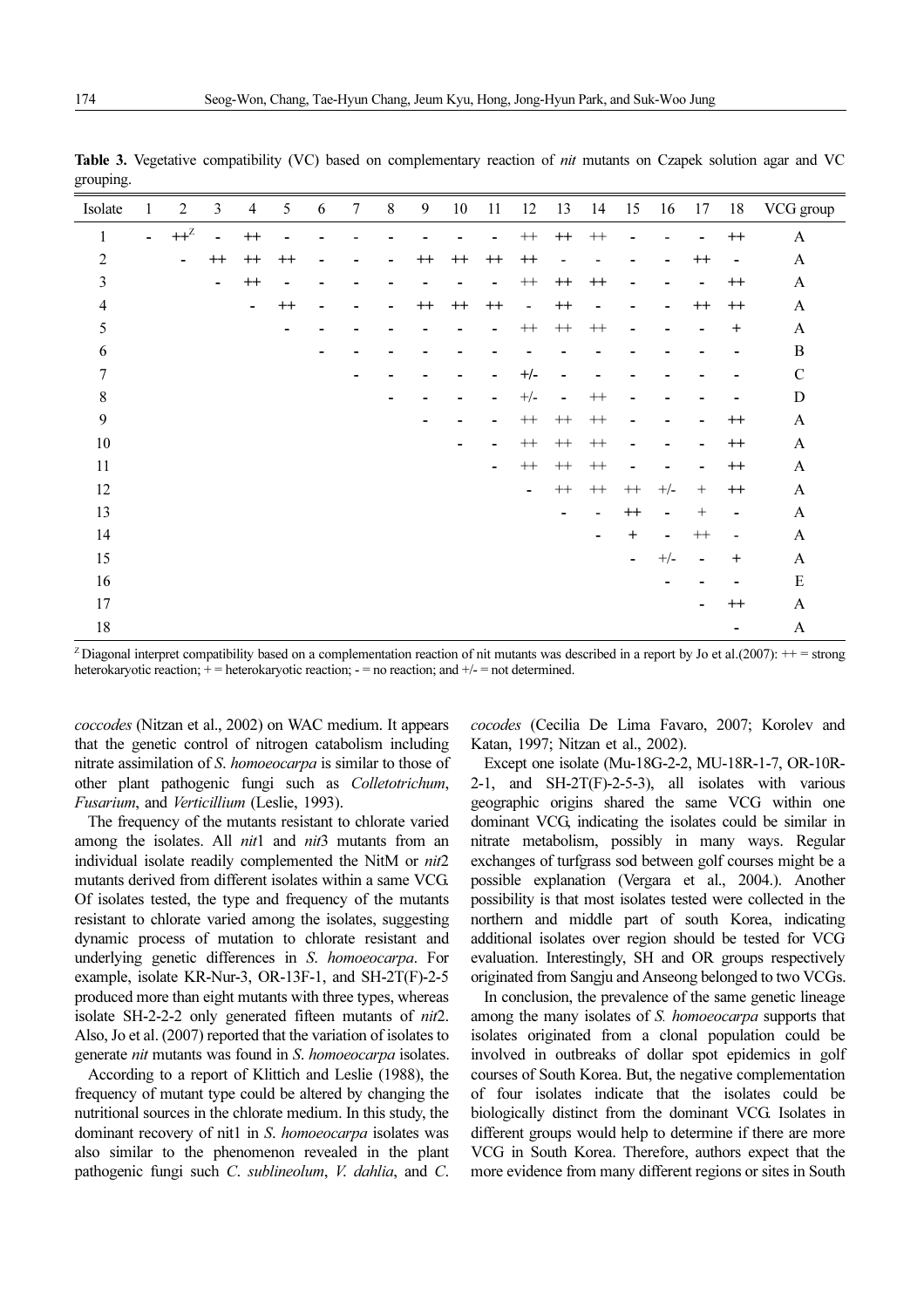Korea would provide valuable information on VCG epidemiology of S. homoeocarpa.

### Acknowledgement

This work was supported by National Research Foundation of Korea Grant funded by the Korean Government (2010-0025559)

### References

- Bennett, F.T. 1937. Dollar spot disease of turf and its causal organism Sclerotinia homoeocarpa n. sp. Ann. Appl. Biol. 24:236- 257.
- Brooker, N.L., J.F. Leslie, and M.B. Dickman. 1991. Nitrate nonutilizing mutants of Colletotrichum and their use in studies of vegetative compatibility and genetic relatedness. Phytopathology 81:672-677.
- Cecilia De Lima Favaro, L., W. Luiz Araujo, E. Aparecida De Souza-Paccola, J. Lucio Azevedo, and L.D. Paccola-Meirelles. 2007. Colletotrichum sublineolum genetic instability assessed by mutants resistant to chlorate. Mycol. Rres. 111:93-105.
- Correll, J.C., C.J.R. Klittich, and F.F. Leslie. 1987. Nitrate nonutilizing mutants of Fusarium oxysporum and their use in vegetative compatibility tests. Phytopathology 77:1640-1646.
- Glass, N.L, D.J. Jacobson, and P.K.T. Shiu1. 2000. The genetics of hyphal fusion and vegetative incompatibility in filamentous Ascomycete fungi. Annu. Rev. Genet. 34:165-86.
- Glass, N.L., C. Rasmussen, M.G. Roca, and N.D. Read. 2004. Hyphal homing, fusion and mycelial Interconnectedness. Trends Microbiol. 12:135-141.
- Joaquim, T.R. and R.C. Rowe. 1991. Vegetative compatibility and virulence of strains of Verticillium dahliae from soil and potato

plants. Phytopathology 81:552-558.

- Jo, Y-K., S.W. Chang, J. Rees, and G. Jung. 2007. Reassessment of vegetative compatibility of Sclerotinia homoeocarpa using nitrate-nonutilizing mutants. Phytopathol. 98:108-114.
- Klittich, C.J.R. and J.F. Leslie. 1988. Nitrate reduction mutants of Fusarium moniliforme (Gibberella fujikuroi). Genetics 118:417-423.
- Korolev, N. and T. Katan. 1997. Improved medium for selecting nitrate non-utilizing (nit) mutants of Verticillium dahlia. Phytopathology 87:1067-1070.
- Leslie, F.J. 1993. Fungal vegetative compatibility. Annu. Rev. Phytopathol. 31:127-150.
- Mitkowski, N.A. and S. Colucci. 2006. The identification of a limited number of vegetative compatibility groups within isolates of Sclerotinia homoeocarpa infecting Poa spp. and Agrostis palustris from temperate climates. J. Phytopathol. 154:500- 503.

Nitzan, N., M. Hazanovsky, M. Tal, and L. Tsror (Lahkim). 2002.

- Vegetative compatibility groups in Colletotrichum coccodes, the causal agent of black dot on potato. Phytopathology 92:827- 832.
- Powell, J.F. and J.M. Vargas. 2001. Vegetative compatibility and seasonal variation among isolates of Sclerotinia homoeocarpa. Plant Dis. 85:377-381.
- Smith, J. D. N. Jackson, and A.R. Woolhouse. 1989. Fungal diseases of amenity turfgrasses. 3rd. Ed. E. and F. Spon, London.
- Vergara, G.V., S.S. Bughrara, and G. Jung. 2004. Genetic variability of grey snow mold (Typhula incarnata). Mycol. Res. 108:1283-1290.
- Vargas, J.M. Jr. 1994. Fungal diseases of turfgrass I: Diseases primarily occurring on golf course turfs. pp. 15-33 in: Management of Turfgrass Diseases. 2nd ed. CRC Press, BocaRaton, FL.